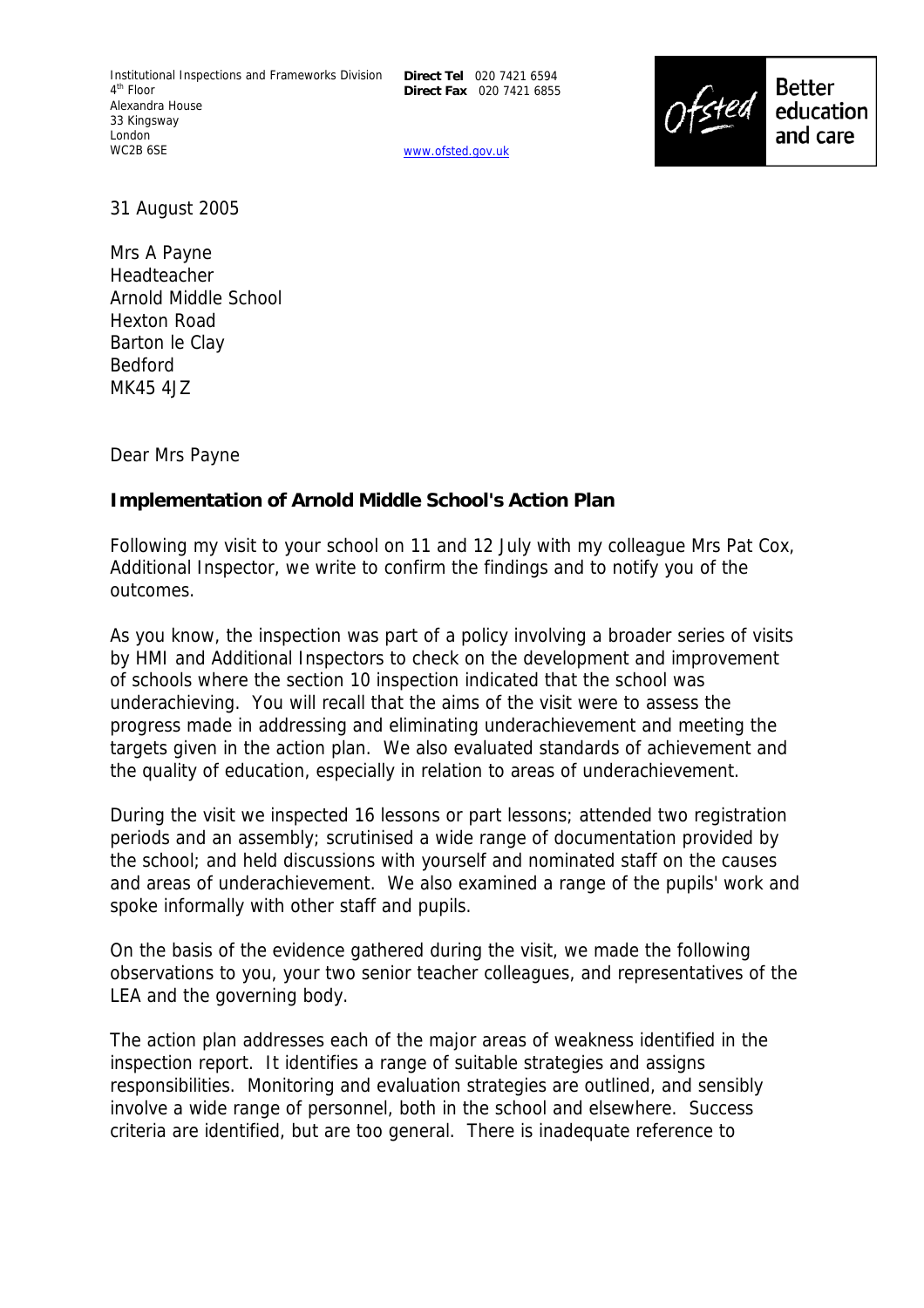

attainment targets for different groups of pupils, or to other measurable targets, for example, for the quality of teaching.

In the 2004 tests at the end of Year 6, the percentage of pupils reaching the age-expected Level 4 was above average in English and mathematics, and well above average in science. This represented an improvement of one benchmark level in English and science, and two in mathematics compared to 2003, which was the year reported in the previous inspection. Compared to similar schools by prior attainment, the percentages of pupils achieving the expected level were below average in English and mathematics and in line with the average in science. In 2005 the results were broadly similar to those in 2004. Hence the school has made progress in raising attainment in the core subjects, although underachievement still remains in mathematics and English.

By the end of Year 8 the percentage of pupils who had already attained the age-expected level for the Key Stage 3 tests at the end of Year 9, was above average in English and mathematics, and well above average in science. Compared to similar schools this was well above average in mathematics and English, but low in science. In the lesson seen, standards were generally above the national average. Achievement by the end of Year 8 is generally satisfactory.

There is a considerable amount of attainment data available to the school. It is well used to set targets for individual pupils to involve them in their own learning, to help them to understand their targets, and to assist teachers and parents to identify underachievement and take appropriate action. It is less well used to identify trends in subject areas related to the achievement of different groups of pupils in order to plan for improvement in the performance of those groups. The standards analysis in the draft self-evaluation form (SEF), for example, gives little indication of the strengths and weaknesses behind the overall results. The school has yet to use data effectively as a tool for improvement.

Provision for the pupils' moral and social development is good; a clear behaviour policy has been developed and is applied consistently. The pupils' behaviour was good and often very good around the school and in lessons. The older pupils take on responsibilities as monitors and support younger pupils with problems. The pupils were attentive and obedient in almost all lessons. When the teaching was good, they were totally involved and concentrated well, trying their best and responding eagerly throughout. The pupils' attitudes to learning were mainly satisfactory and in the more successful lessons they were good. They usually worked together well and paid careful attention. In many lessons, however, most of the pupils were passive and unwilling to respond to questions. They worked sensibly rather than enthusiastically. Although most pupils are very mature, there was too little evidence of them developing their independent learning. There was some fuss, inattention and noise in one lesson when the teaching was poor, although the pupils occupied themselves in other ways rather than losing their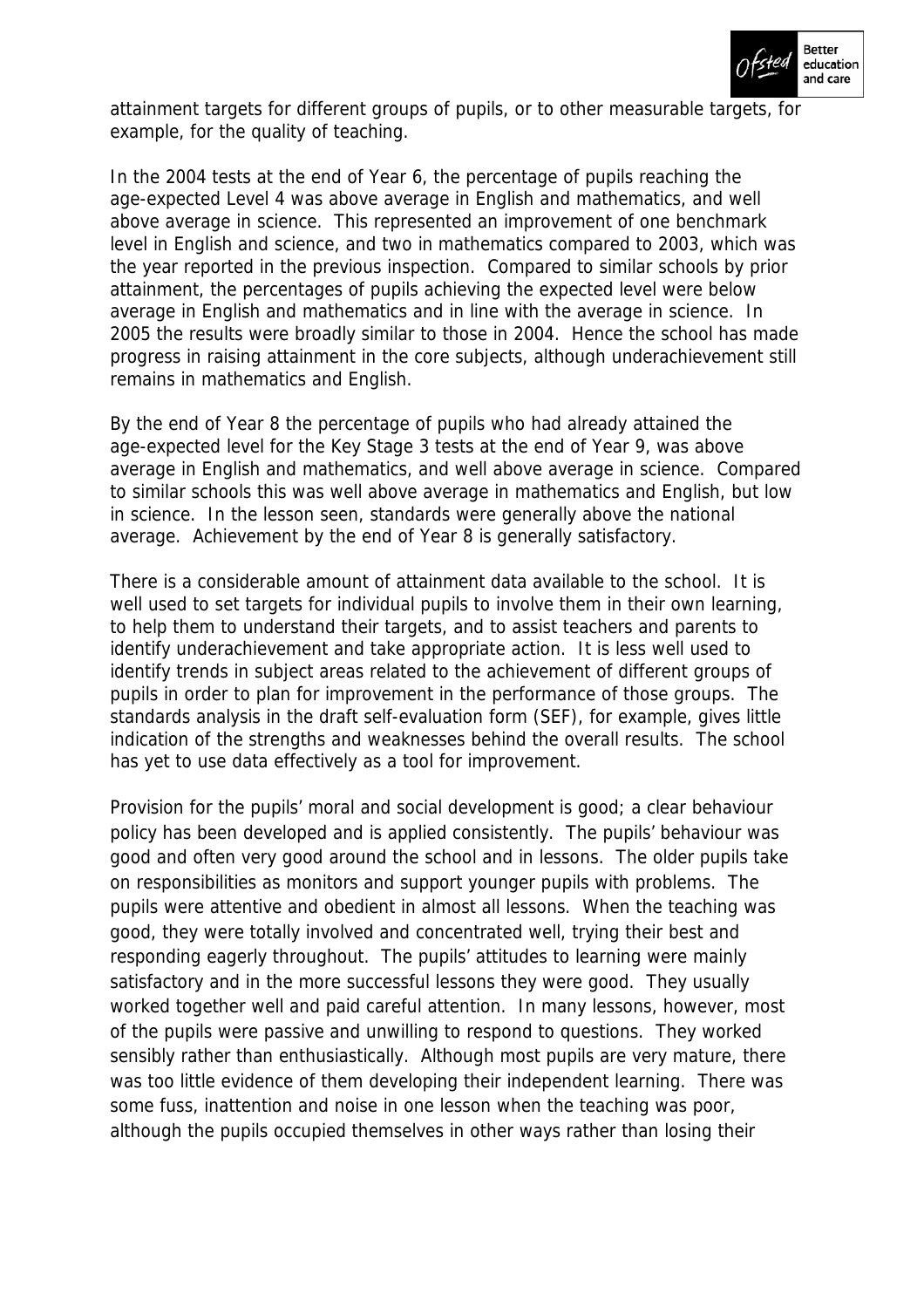

self-control. Since the inspection, the rate of exclusions has reduced, as has the number of pupils being excluded.

The assemblies observed met statutory requirements. One was linked well to the curriculum and the other gave the pupils a sound opportunity to consider how to be patient in the achievement of their goals. Attendance is above the national average and the decline in attendance rates evident in 2003 and 2004 has been arrested.

Of the 16 lessons observed, the teaching was very good in one, good in four, satisfactory in seven, but unsatisfactory in three and poor in one. The proportion of good and unsatisfactory teaching may be unrepresentative, as not all teachers were observed. Nevertheless, the balance of strengths and weaknesses demonstrates that there are still concerns about the number of occasions when the pupils do not make enough progress.

When the teaching was good, there was a calm working atmosphere in the classroom and the planning was detailed and based on precise knowledge of the pupils' attainment. The learning objectives were clear and the activities well planned to achieve them. Tasks built on the pupils' knowledge and understanding and were carefully allocated to different groups of pupils. The teaching was lively and enthusiastic, and founded on good subject knowledge. Expectations were high and the pace was brisk. Strategies to control the pupils' behaviour were firm and positive. Questions were used well to challenge and promote thinking.

In most instances, the teachers planned and prepared their lessons carefully and shared their specific lesson objectives with the pupils, although not always in a way that was readily understandable to pupils. The objectives were often referred to at the end of the lesson but rarely in a way that moved the learning on. The weaknesses in teaching, some of which were displayed when it was satisfactory overall, mainly concerned low expectations, lack of pace and insufficient clarity about what the pupils were to learn. One lesson was disorganised and was consequently disrupted because of the teacher's difficulty in managing the pupils. In some lessons, the teachers did not emphasise sufficiently the importance of the quality of the finished work and accepted a lower standard than the pupils were capable of producing. Much of the teaching lacked urgency and did not convey to the pupils the necessity for making rapid gains in their learning. In a number of mathematics lessons, the pupils learned how to carry out processes, for example how to bisect an angle, without understanding the underlying concepts and principles. Plenary sessions were often perfunctory.

Assessment for learning is developing satisfactorily. The data from tests and teachers' assessments provide a sound basis for the teachers to plan their work. However, the school is still at an early stage in using ongoing assessment, during and after lessons, as a key tool in informing lesson planning. Marking is inconsistent. It is secure in English but not in mathematics or science. It is often evaluative in English and makes reference to the objectives of the lesson, giving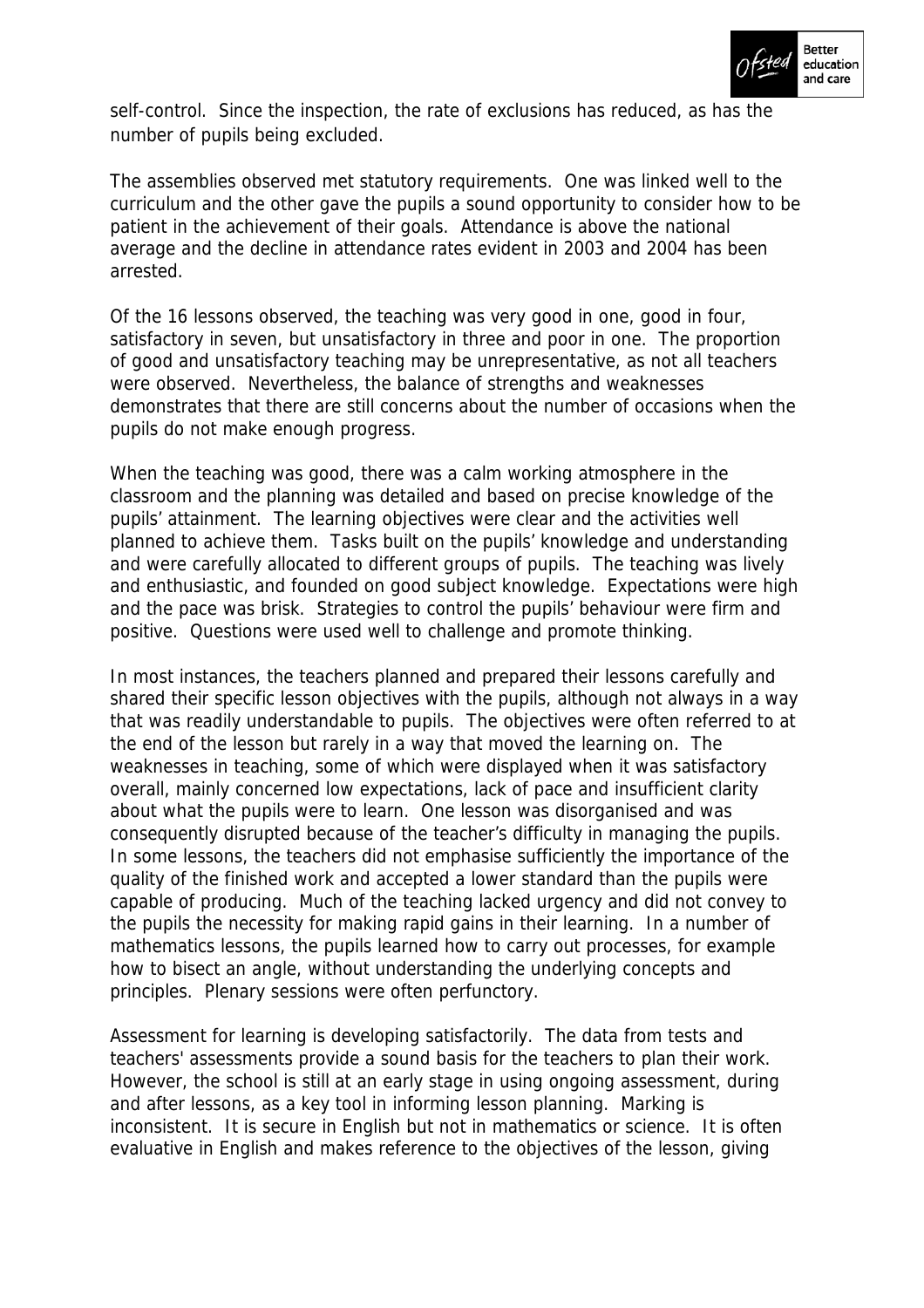

advice for pupils as to how they can improve their work. This is, however, rare in other subjects and marking was particularly weak in some books in the foundation subjects. In some cases, the marking is having little impact, with the same errors being repeated.

Lessons are an appropriate length and the timetables make the best use of the time available. However, some time was lost at the beginning of lessons. In two tutor groups, the pupils were up to five minutes late and in one the teacher was even later. The reorganisation of sets has enhanced the learning; the teachers are now able to plan more accurately the work for the range of attainment in their classes and groups.

The leadership and management of the headteacher and the senior leadership team are good. There has been a clear focus on raising the standard of professional practice in order to improve the pupils' achievement. This has revitalised and motivated many of the staff team. Governors, parents and the LEA have been included to positive effect. The morale of the staff has improved and as a result many departments are working hard to remove weaknesses. The headteacher has restructured the staff team and is gradually strengthening it, although weaknesses remain. Improvement planning is generally good, and well linked at all levels, but planning for monitoring and evaluation, although broad in scope, lacks credible success criteria to give a sharp enough focus. Management systems, incorporating professional development and monitoring of professional standards are good, but there is an over-generous interpretation of what constitutes satisfactory teaching, and there are too many weaknesses in the teaching.

The quality of support from the LEA is good. It provides well for the support of the headteacher. Consultancy support for individual departments, and for subject leaders has been good in most cases. County-wide structures, such as the learning communities and the analysis of attainment results, support the school.

## **Evaluation of Progress:**

The school is making reasonable progress towards raising pupils' attainment and eliminating underachievement.

In relation to the action plan and the impact of the actions taken, reasonable progress has been made in addressing the key tasks which relate to the school's underachievement.

The school should continue to:

focus on the quality of teaching and learning by setting clear targets, and taking appropriate action to achieve them;